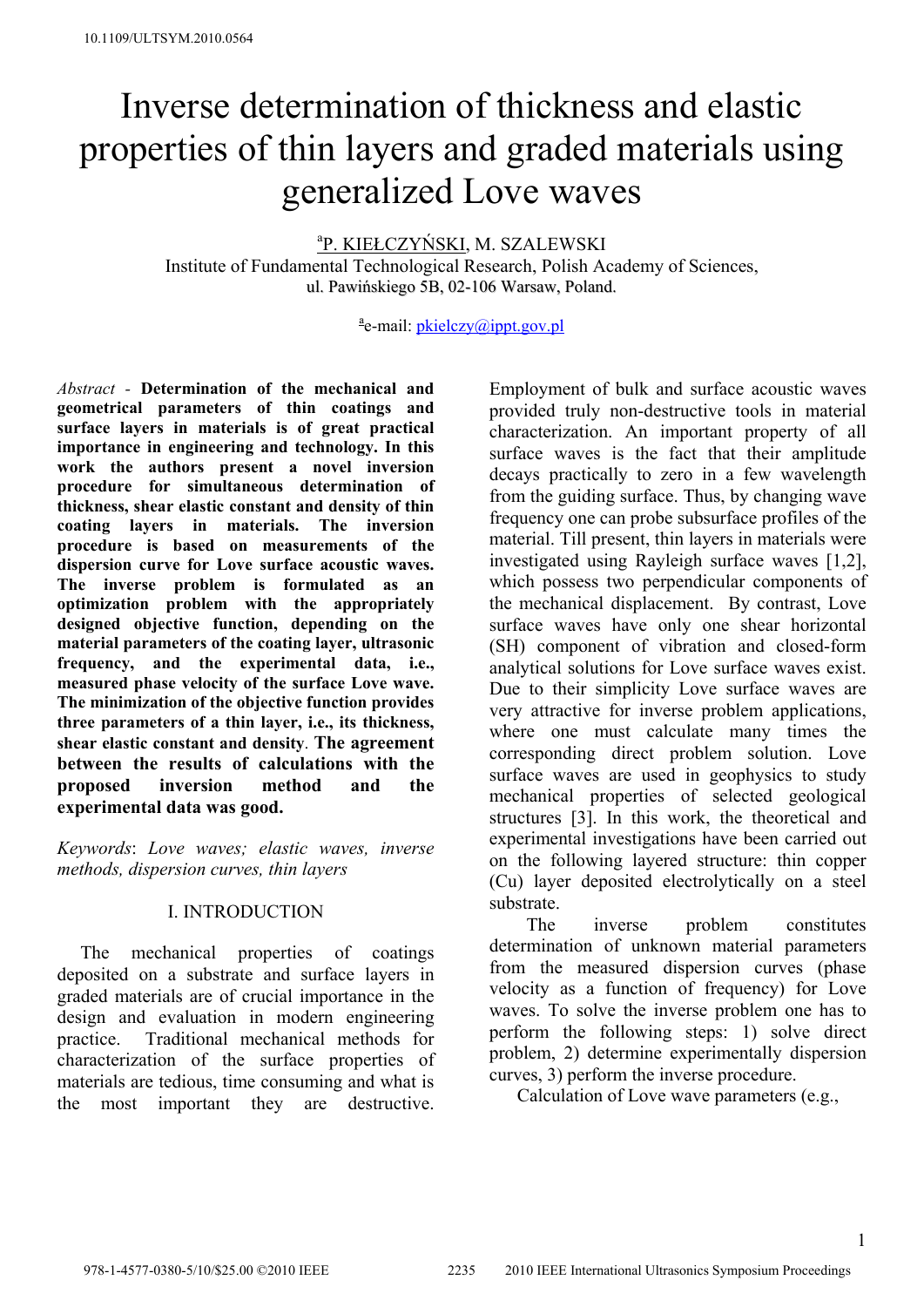phase velocity, distribution of the wave amplitude with depth) for known a priori values of material parameters of the layer and substrate constitutes the direct problem. In this study, the direct problem (Sturm-Liouville problem) was formulated and solved.

 In the present work the inverse problem was formulated and solved as an optimization problem. The objective function depending on the material parameters of the structure, frequency, and experimental data (dispersion curves of the surface wave) was developed. The dispersion curves were measured in the computerized measuring set-up. Making use of the optimization methods a minimum of the objective function was determined. This enabled the determination of the unknown mechanical parameters such as shear elastic coefficients and thickness of thin coating films. The obtained from the inverse method elastic and geometrical parameters of thin films were used as input data in the calculations of the direct problem. Resulting from the direct problem dispersion curves were compared with those measured experimentally. Good conformity between theoretical and experimental dispersion curves has been stated.

## II. DIRECT STURM-LIOUVILLE PROBLEM

Calculation of the dispersion curves and amplitude of a surface wave for given values of elastic parameters of the surface layer and substrate forms a direct problem. The direct



Fig.1. Geometry of a Love wave waveguide  $(\nu_L < \nu_S)$ .

problem (direct Sturm-Liouville problem) describes the propagation of the Love wave in the layered media. The Love wave propagates in a semi-infinite layered structure shown in Fig.1. Here, an elastic isotropic layer is rigidly attached to an isotropic and elastic half-space. Mechanical vibrations of the shear horizontal surface wave are performed along the y axis parallel to the surface. The Love wave propagates along the z direction. The thickness of the layer is *h*.

 Using the appropriate boundary conditions, we arrive at the following dispersion equation of the Love wave propagating in a layered half-space [4]:

$$
\Omega = \tan \left\{ \sqrt{\frac{v^2 \cdot \rho_L}{c_{44L}} - 1} \cdot \frac{\omega \cdot h}{v} \right\} - \frac{c_{44S}}{c_{44L}} \frac{\sqrt{1 - \frac{v^2 \cdot \rho_S}{c_{44S}}}}{\sqrt{\frac{v^2 \cdot \rho_L}{c_{44L}} - 1}} = 0
$$
\n(1)

where:

*h* is the thickness of the surface layer  $c_{44L}$  is the shear elastic constant of the layer  $\rho_L$  is the density of the layer  $\omega$  is the angular frequency *v* is the phase velocity of the Love wave  $c_{44s}$  is the shear elastic constant of the substrate

 $\rho_s$  is the density of the substrate

 It can be shown from Eq.1, that the phase velocity of the Love wave depends on the elastic properties of the layered structure, thickness and frequency. Solution of the dispersion equation (1) results in a series of discrete values of the Love wave velocity  $v_i$ , for a given value of frequency. Once the wave velocity  $v_i$  is known, the corresponding distribution  $f_i(x)$  of the wave amplitude with depth x can be calculated. A set of pairs  $\{v_i, f_i(x)\}\$ , where  $v_i$  is the surface wave velocity, and  $f_i(x)$  the distribution of the wave amplitude with depth, constitutes the solution of the direct problem. The index  $i = 1$  refers to the fundamental mode. Higher modes of Love waves are labelled by  $i > 1$ . In the present paper, we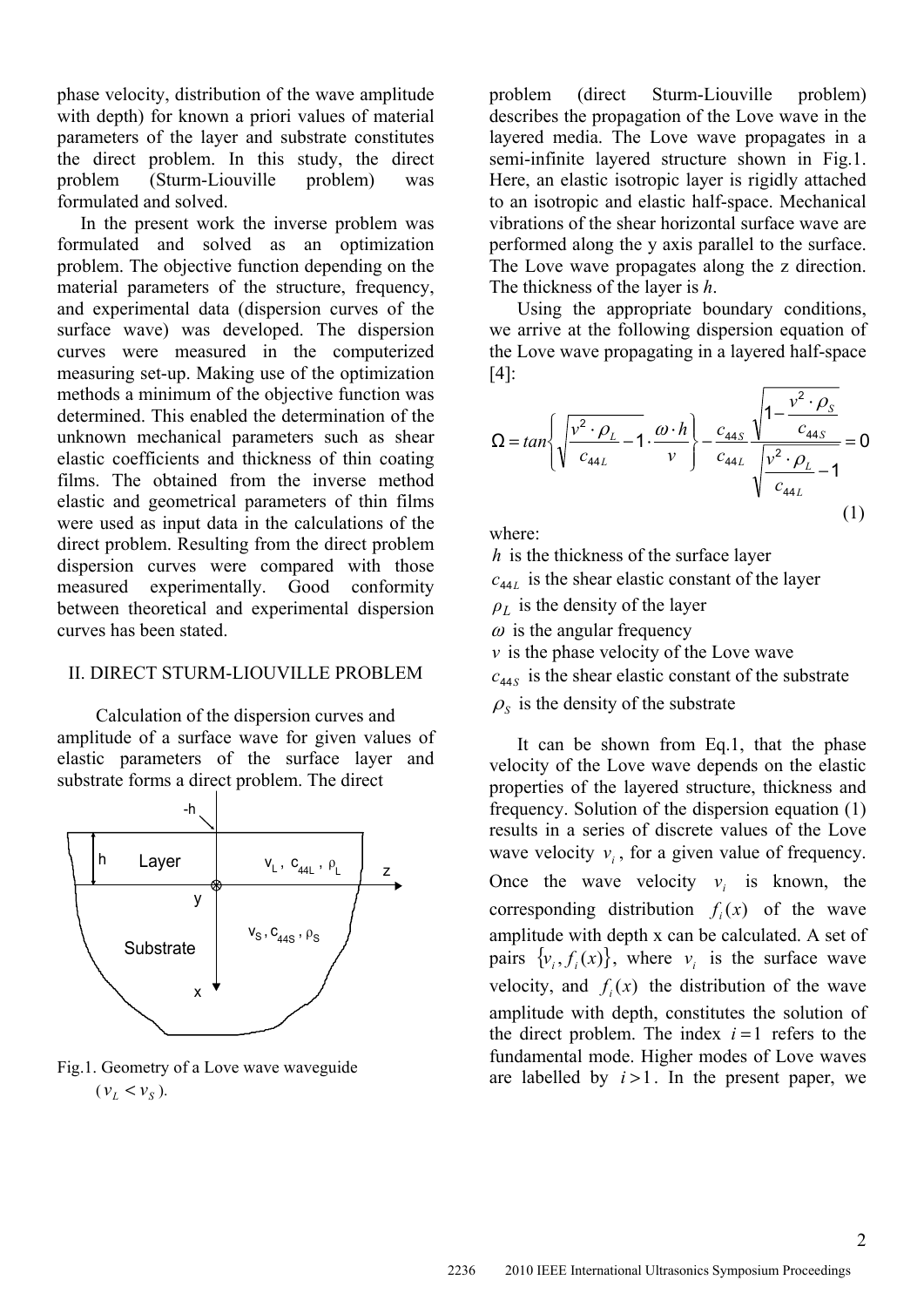have restricted our attention to the propagation of the fundamental mode of Love waves.

#### III. INVERSE PROBLEM

 The inverse problem relies on the determination of unknown material parameters from the measured dispersion curves of Love waves propagating in the considered layered structure. In this paper, the inverse problem was formulated and solved as an optimization problem [5] with properly defined objective function.

 The objective function is a measure of the distance between the mathematical model of the investigated object and the real object. The objective function depending on the material parameters of the structure, frequency, and experimental data (phase velocity of the surface Love wave) was introduced and defined as:

$$
\Pi = \sum_{j=1}^{N_e} \left| \Omega \left( h, \, c_{44L}, \, \rho_L, \, \omega_j, \, v_j, \, c_{44S}, \, \rho_S \right) \right| \, (2)
$$

where:

*N<sub>e</sub>* - is the number of experimental points

 $\omega_i$  – is the measured angular frequency

 $v_i$  - is the measured phase velocity

*h* - is a guess thickness of the layer

*c*44*L* - is a guess elastic constant of the coating layer

 $\rho_L$  - is a guess density of the surface layer

 $c_{44s}$  - is the shear elastic constant of the substrate (known "a priori")

 $\rho_s$  - is the density of the substrate (known "a priori")

The design variables  $h$ ,  $c_{44L}$ ,  $\rho$ <sub>L</sub> are arguments of the objective function  $\Pi$  and the quantities  $\omega_i$ ,  $v_i$ 

and  $c_{44s}$ ,  $\rho_s$  in Eq.2 are parameters. Optimized

are material parameters of the layer  $h$ ,  $c_{44}$ ,  $\rho$ <sub>l</sub>, whereas the material parameters of the substrate  $c_{44S}$ ,  $\rho_S$  are given "a priori".

 Making use of the optimization methods a minimum of the objective function was determined. This enabled the determination of the optimum values for the unknown mechanical and geometrical parameters such as the elastic

coefficient *c*44*L* and thickness *h* of the thin coating layer. To minimize the considered objective function Π the appropriate optimization procedures from Mathcad® computer program were employed.

## IV. DETERMINATION OF THIN LAYERS PARAMETERS

 We solved the inverse problem for three cases. In case 1 only thickness *h* is unknown. In case 2 we assume that the thickness *h* and shear elastic constant *c*44*L* are unknown, and in case 3, three parameters, i.e., the thickness *h*, shear elastic constant  $c_{44L}$ , and density  $\rho_L$  are not known. For example:

1) Inversion of thickness *h* of Cu layer:

Initial value:  $h = 0$  m, constraints:  $0 \le h \le 2e-3$ m.

Results from the inverse method:  $h = 541$  µm.

2) Inversion of thickness *h* and *c44L* of Cu layer: Initial values:  $h = 1e-4$  m,  $c_{44L} = 3e+10$  N m<sup>-2</sup>, constraints:  $0 < h < 2e-3$  m,  $3e+10 < c_{44L} <$  $5e+10$  N m<sup>-2</sup>.

Results from the inverse method: *h =* 473 μm, and  $c_{44L} = 3.76e+10 \text{ N m}^2$ .

3) Inversion of thickness  $h$ ,  $c_{44L}$  and  $\rho_L$  of Cu layer:

Initial values:  $h = 1e-3$  m,  $c_{44L} = 2e+10$  N m<sup>-2</sup>,  $\rho_L = 8e + 3 \text{ kg m}^3$ , constraints:  $0 < h < 2e - 3 \text{ m}$ ,

 $3e+10 < c_{44L} < 5e+10 \text{ N m}^2$ ,  $7e+3 < \rho_L < 9e+3$  $k\text{e m}^3$ .

Results from the inverse method:  $h = 486 \mu m$ ,  $c_{44L} = 3.83e+10 \text{ N m}^2$ , and  $\rho_L = 9e+3 \text{ kg m}^3$ .

## V. VERIFICATION

 The exact values of the material parameters of the copper layer and steel substrate (see Table I) were determined from the geometrical and ultrasonic measurements. The thickness was measured using metallographic microscope, and the velocity of bulk shear acoustic waves was measured in the copper layer and steel substrate respectively. The density of copper and steel is known from physical tables.

Table I.